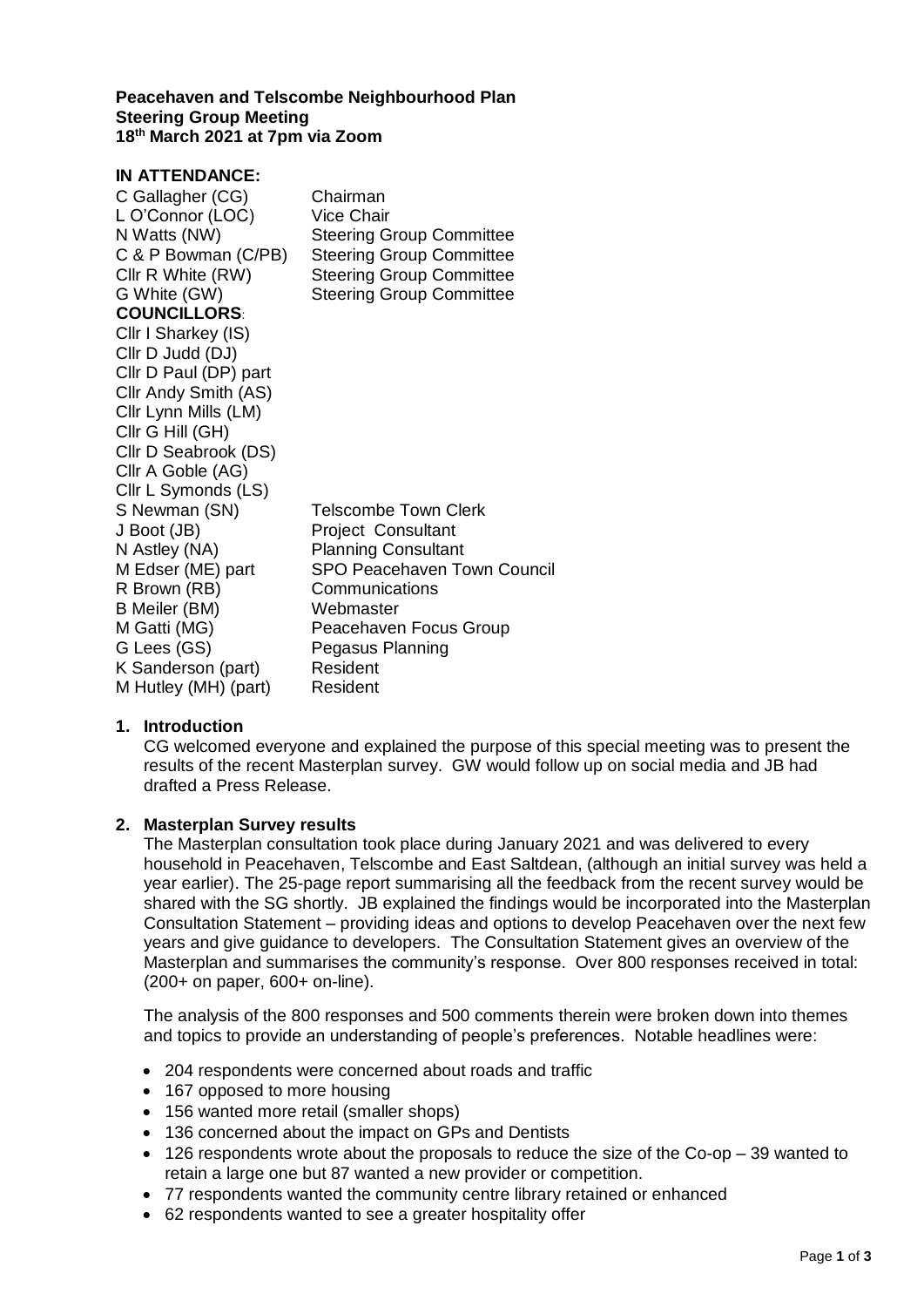- Very few responses from under 25s, therefore responses were largely from an older population (143 respondents were age 65+).
- Detailed breakdowns under each section listed above were provided during the presentation.
- Pedestrian streets and squares: 42% of respondents to the paper questionnaire and 60% of the online survey respondents were in favour of this option.
- Differences in preferences to type of housing for flats/town houses, sheltered accommodation and care home were minimal.
- Shared ownership was more popular than social rent, discounted market home and sheltered housing – historically, Peacehaven was built on a home ownership idea.
- Facilities for young people: outdoor/indoor physical activities, social activity centre, youth/community centre, swimming pool, café/bar were all popular ideas put forward.
- Business hub or enterprise centre on the industrial estate ideas were well supported.

Overall result whether respondents agreed with the preferred option for the Masterplan: agree 28%, disagree 31% and 42% neither agree nor disagree.

Over 1200 other comments for Town Councils or developers for the centre of Peacehaven were generated and these were analysed to create pye charts to demonstrate results. Most comments related to concerns about roads, more housing, more retail and infrastructure, parking, retaining community services and improved green spaces and hospitality. The overall view was against more housing (6 for, 167 against). Respondents were also concerned about parking and there were 116 negative comments against the planned proposals.

CG thanked JB for the analysis and presentation. It was noted the Masterplan was always a concept document to create discussion and provide views from the community: this had certainly been achieved! CG also reminded the meeting that any comments should not relate to the recently published HDD plans as it was not for this group to discuss.

# **3**. **Q & A**

a) LS observed the number of negative comments from residents who feel their voices are not heard and asked about changes to the Masterplan. JB replied that it was a concept document to tease out views, therefore it will not be revised but publication of the Consultation Statement will publish the views expressed and policy recommendations will be made from this including the 5 UoB reports (JB to discuss with NA). The exercise has documented the views of residents.

The town is required to provide new homes, therefore the conversation with residents should concentrate on minimising the impact and meeting the population's needs - compromise will be necessary. NA added the Masterplan is only one stage and is a tool towards the end result, which is the NP. The data provided now sits within the NP and reflects the views of the local population - the data will be extracted and worked into the policies for the NP.

- b) PB suggested the only way to finance the demolition and re-purposing of a town centre is via housing – and asked what level is needed to provide the money for this? NA responded that the Steering Group is not submitting a planning application: the Masterplan is only a concept within the NP, a strategic vision. It is about the type of housing, businesses and their designs, it is not concerned with costs so there is no requirement to build a business case, only to evidence the views.
- c) Discussion took place regarding underground parking JB said it was expensive. The most cost-effective way was to build the car park under or over the supermarket, but this would require greater funding which would result in less money for other improvements.
- d) MG said the main difficulty for residents was in separating the NP Masterplan from the HDD proposal - many people believed they were the same thing. Residents had previously put forward their view and the HDD proposal had ignored them. JB responded that the Masterplan survey explained that it was not a planning application - HDD will have full access to the report, as will other stakeholders. CG said the SG were aware of the confusion and further explanation would be needed, however the NP is gaining awareness and engagement. She hoped MG would assist in further publicising the message. The FAQS would be revisited but the Meridian site was only part of the NP.